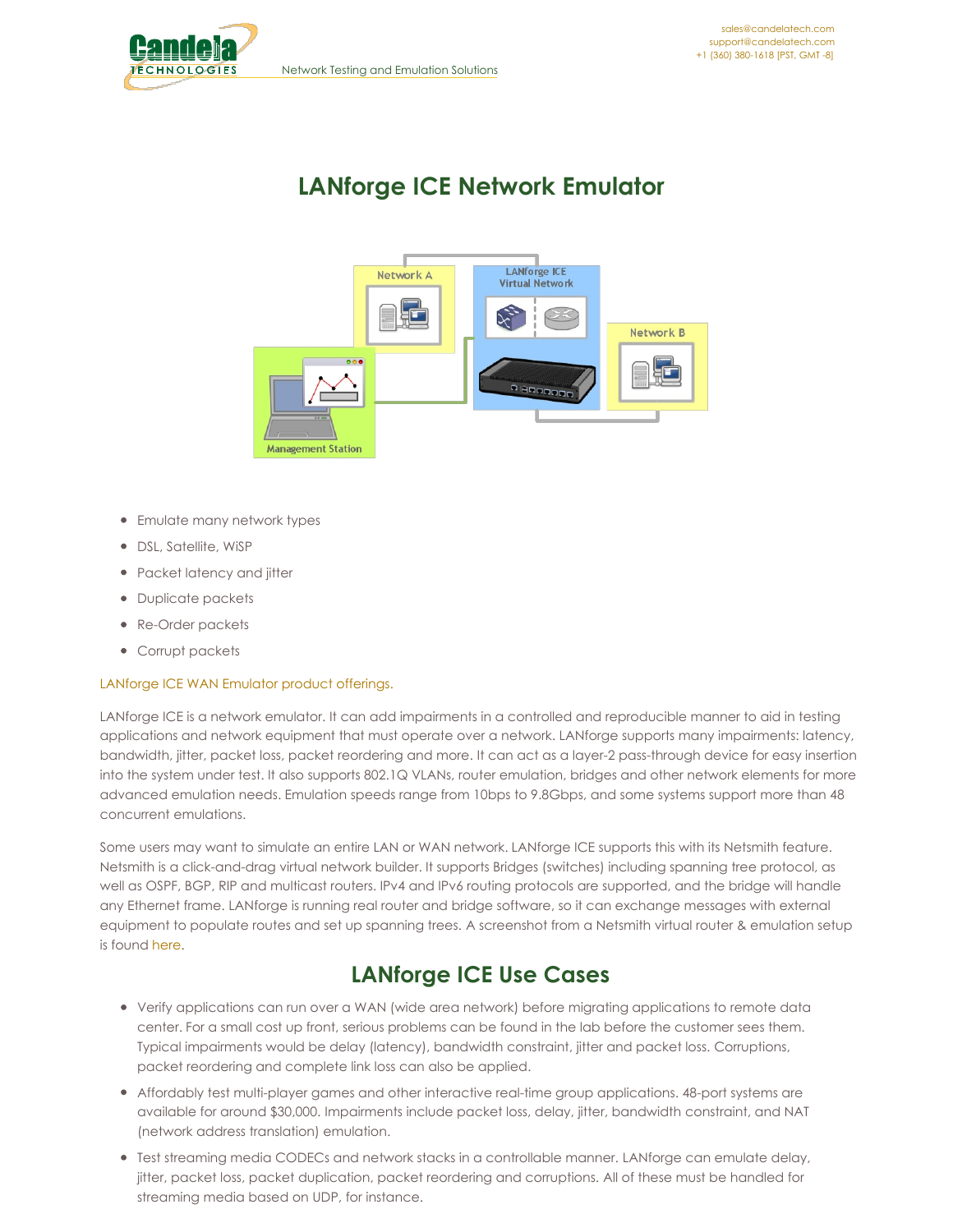- Test LAN (local area network, typically Ethernet) based applications for adverse network conditions. LANs are normally fast and clean, but that just makes it harder to test for rare network problems. LANforge can drop, reorder, duplicate and corrupt packets. It can also generate realistic [background](http://www.candelatech.com/datasheet_fire.php) traffic with the LANforge FIRE feature set.
- Verify data-replication services can function properly over degraded networks.
- Simulate large complicated networks. LANforge supports virtual routers, switches, multi-hop networks and more. Protocols supported include spanning-tree for switches and OSPF, BGP, RIP, IGMP, an PIM (Multicast) for routers.
- Do specific application testing by impairing only a certain subset of packets using the WanPath feature. Filters can be applied to almost any type of packet, including ARP, SIP, DNS, etc.

## **Standard Features**

- 1. General purpose WAN and Network impairment emulator: Validates stability and functionality of devices and programs over a wide variety of network conditions.
- 2. Able to simulate DS1, DS3, OC-3, OC-12, OC-24, OC-48, GigE, DSL, CableModem, Satellite links and other ratelimited networks, from 10bps up to 9.8 Gbps speeds (full duplex).
- 3. Can modify various network attributes including: network-speed, latency, jitter, packet-loss, packet-reordering, and packet-duplication.

### **Advanced Features**

- 1. Supports Packet corruptions, including bit-flips, bit-transposes and byte-overwrites.
- 2. Supports WanPath feature to allow configuration of specific behaviour between different IP subnets or MAC addresses using a single pair of physical interfaces. [\\*](#page-0-0)
- 3. WanPaths can also impair packets based on an arbitary filter that is created using the powerful and well documented tcpdump filter syntax. [\\*](#page-0-0)
- 4. Supports WAN emulation across virtual 802.1Q VLAN interfaces for more efficient use of valuable physical network interfaces.
- 5. Supports routed and bridged mode for more flexibility in how your configure your network and LANforge ICE. Virtual routers can be configured with the Netsmith tool. Supported routing protocols include: static, OSPF, RIP, OLSR, BGP, and Multicast (PIM, IGMP). Most protocols support both IPv4 and IPv6. LANforge ICE on Windows supports only bridged mode currently.
- 6. Supports 'WAN-Playback' allowing one to capture the characteristics of a live WAN and later have LANforge ICE emulate those captured characteristics. The playback file is in XML format, and can be easily created by hand or with scripts. The LANforge ICEcap tool can be used to probe networks and automatically create the XML playback file.
- 7. Allows packet sniffing and network protocol decoding with the integrated [Wireshark](http://www.wireshark.org) protocol sniffer.

### **Management & Platform Support**

- Comprehensive management information detailing all aspects of the LANforge system including machine statistics, test cases, and Ethernet port statistics.
- The LANforge Management GUI manages the LANforge systems and may be run locally on the LANforge system or over the network.
- The GUI can manage multiple units, tests, and testers simultaneously.
- The GUI is supported on Linux, Windows, MAC, and other operating systems.
- Supports scriptable command line interface (telnet) which can be used to automate test scenarios. Perl libraries and example scripts are also provided!
- LANforge testing software supported on Linux and Microsoft Windows.
- Automatic discovery of LANforge systems simplifies maintenance and use of LANforge test equipment.
- The modular architecture allows you to leverage your existing LANforge investment as your need for capacity increases.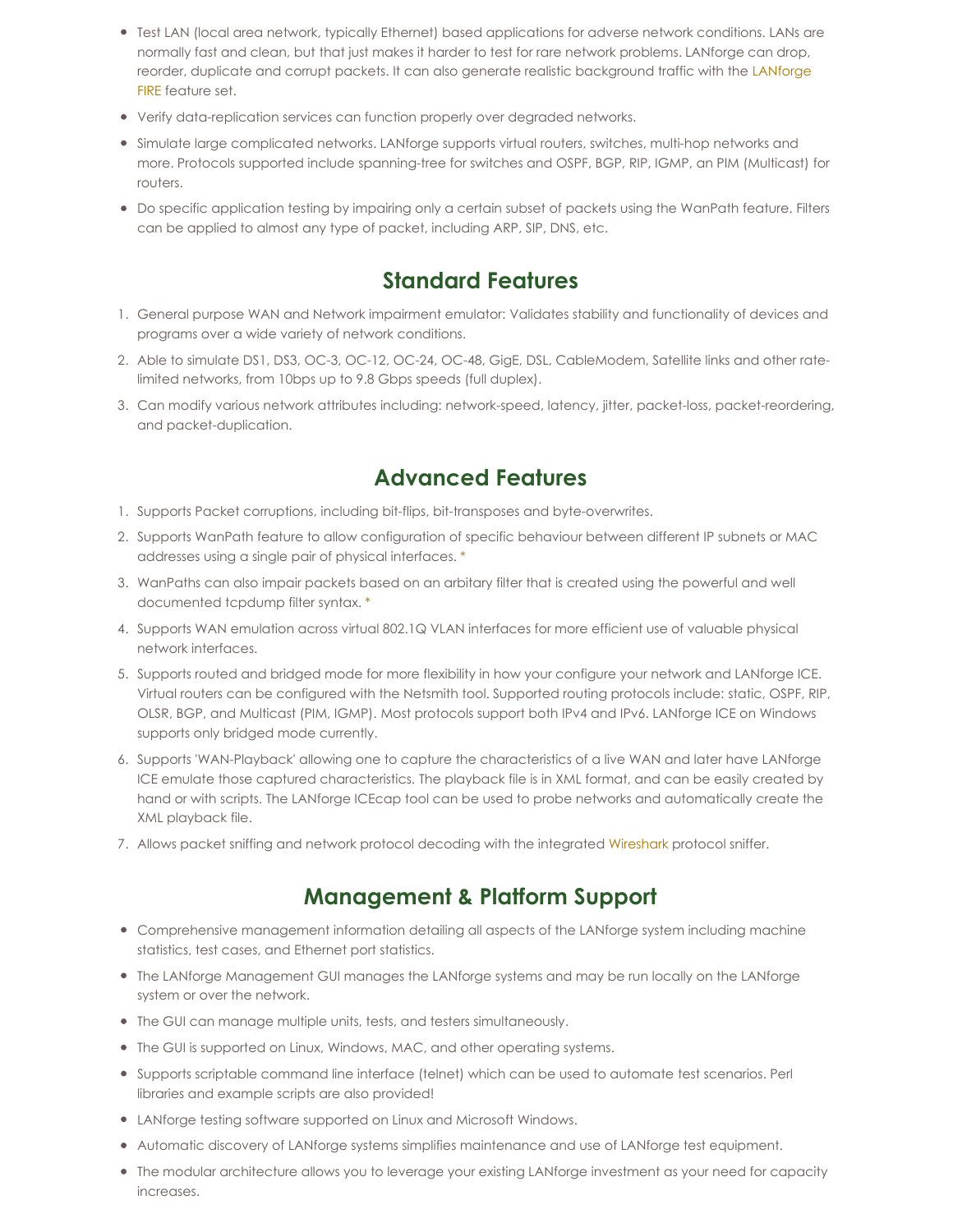• [LANforge](http://www.candelatech.com/datasheet_ice.php) FIRE feature set may be combined with LANforge ICE to provide background traffic for more realistic testing.

## **Deployment Options**

- 1. Rackmount systems are available for lab environments.
- 2. Portable, silent desktop systems, and other systems are also available.
- 3. Implements a modular architecture that supports clustering and allows you to leverage your existing LANforge investment as your need for capacity increases.
- 4. Ethernet hardware bypass option on some systems allows LANforge to be deployed in networks with high availability requirements.
- 5. Additional RAM, storage and other upgrades are available.

## **Virtual Network Builder**

LANforge Netsmith is a drag-and-drop virtual network builder. It can support virtual routers, emulated network links, bridges (switches), virtual and physical interfaces, and more. When using routers, it supports static, OSPF, BGP, Multicast (IGMP, PIM) and other protocols for IPv4 and IPv6. LANforge FIRE stateful traffic generating connections and LANforge ICE network emulations are easily placed in the virtual networks. The virtual routers can connect to external routers and other network elements for easy integration into your network.

- 1. Emulates networks of arbitrary complexity using real-world routing protocols by integrating with the [XORP](http://www.xorp.org) router daemon.
- 2. Supports IPv4 and IPv6 static routing.
- 3. Supports IPv4 and IPv6 OSPF routing.
- 4. Supports IPv4 and IPv6 multicast routing.
- 5. Supports basic RIP, OLSR, and BGP routing protocol features.
- 6. Supports Ethernet bridges (switches), including spanning tree protocol (STP).
- 7. The virtual interfaces are 'real', so you can configure them like normal network interfaces and use sniffers and other tools on the individual interfaces.
- 8. Virtual router interconnections can be associated with LANforge ICE network emulations.
- 9. Interfaces can be associated with LANforge FIRE stateful traffic generation connections.
- 10. See the [LANforge](http://www.candelatech.com/lfgui_ice_cookbook.php) FIRE and LANforge ICE and cookbook for examples of how Netsmith works.

## **LANforge ICEcap Network Probe Feature Highlights**

- 1. The LANforge ICEcap tool can probe a network and save the probed latency, packet loss and other values to an XML file that can be replayed by the LANforge ICE WAN emulator. This allows for realistic WAN emulations based on real-world networks.
- 2. LANforge ICEcap currently supports Linux and Windows.

## **LANforge ICE Systems**

LANforge ICE is often customized to a customer's specifications. In particular all of the [LANforge](http://www.candelatech.com/datasheet_fire.php) FIRE Network Traffic Generation feature set is available. Some standard systems are listed below, but please contact [sales@candelatech.com](mailto:sales@candelatech.com) to discuss your requirements in detail and for a customized quote.

| Appliance:<br>CT920 | One network appliance supporting 0-45 Mbps WAN emulation.<br>A separate machine running the LANforge GUI manages the<br>appliance.  | <b>HTML</b><br><b>PDF</b> |
|---------------------|-------------------------------------------------------------------------------------------------------------------------------------|---------------------------|
| Appliance:<br>CT922 | One network appliance supporting 0-155 Mbps WAN emulation.<br>A separate machine running the LANforge GUI manages the<br>appliance. | <b>HTML</b><br><b>PDF</b> |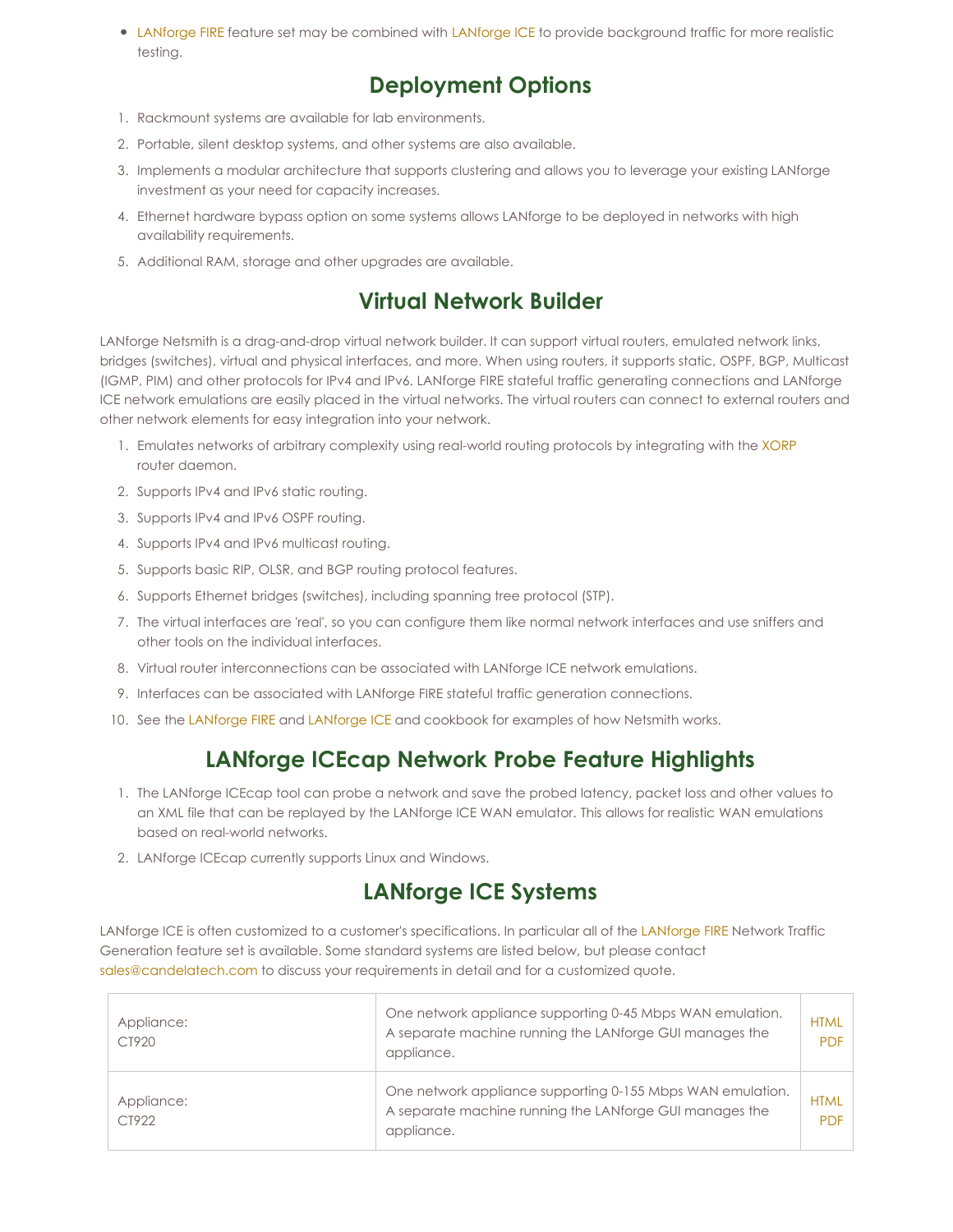| Gigabit Rackmount:<br>CT963  | A 10 rackmount appliance supporting 0-1 Gbps WAN emulation<br>that is managed locally or with a separate machine. (GigE Fibre<br>interface available.)                                                                                                                | <b>HTML</b><br><b>PDF</b> |
|------------------------------|-----------------------------------------------------------------------------------------------------------------------------------------------------------------------------------------------------------------------------------------------------------------------|---------------------------|
| 10 Gigabit:<br>CT966         | A 10 64-bit rackmount appliance supporting 0-9.8 Gbps WAN<br>emulation that is managed locally or with a separate machine.<br>12+ GB RAM included to support higher latencies. Dual port 10<br>Gigabit Fibre NIC installed. (10 GigE copper interfaces<br>available.) | <b>HTML</b><br><b>PDF</b> |
| 48-WAN Emulator:<br>CT970-48 | A 10 high-end rackmount appliance and one managed<br>ethernet switch combined to support 48 unique WAN<br>emulations. May be managed locally or with a separate<br>machine. Great for testing MMOG and game testing in QA test<br>houses!                             | <b>HTML</b><br><b>PDF</b> |

# **More LANforge ICE Resources**

- 1. Step by Step [Examples](http://www.candelatech.com/lfgui_ice_cookbook.php)
- 2. Common [configurations](http://www.candelatech.com/network_impairment_products.php) and prices
- 3. [Videos](http://www.candelatech.com/lanforge_vids.php)
- 4. [LANforge](http://www.candelatech.com/lfgui_ug.php) GUI Users Guide

Candela Technologies Inc., 2417 Main Street, Suite 201, P.O. Box 3285, Ferndale, WA 98248, USA www.candelatech.com | sales@candelatech.com | +1 360 380 1618

## **LANforge-ICE Related Screen Shots**

#### **WanLinks Tab**

| $\Box$<br>$\mathbf{x}$<br>LANforge Manager Version(5.2.4)<br>$\equiv$                                                                                                  |                                 |      |                         |         |                     |                          |                         |                 |                |                        |               |                     |                         |
|------------------------------------------------------------------------------------------------------------------------------------------------------------------------|---------------------------------|------|-------------------------|---------|---------------------|--------------------------|-------------------------|-----------------|----------------|------------------------|---------------|---------------------|-------------------------|
|                                                                                                                                                                        | Control Reporting Tear-Off Help |      |                         |         |                     |                          |                         |                 |                |                        |               |                     |                         |
|                                                                                                                                                                        |                                 |      |                         |         |                     |                          |                         | <b>Stop All</b> |                | <b>Restart Manager</b> |               | Refresh             | <b>HELP</b>             |
|                                                                                                                                                                        |                                 |      |                         |         |                     |                          |                         |                 |                |                        |               |                     |                         |
| Generic<br><b>Test Mar</b><br><b>Resource Mar</b><br><b>Serial Spans</b><br>PPP-Links<br><b>Event Log</b><br>Alerts<br>Port Mar<br>Layer-4<br>Messages                 |                                 |      |                         |         |                     |                          |                         |                 |                |                        |               |                     |                         |
| VoIP/RTP Endps<br>File-IO<br>Layer-3<br>L3 Endps<br>VoIP/RTP<br>WanLinks<br><b>Collision-Domains</b><br><b>Status</b><br>Armageddon                                    |                                 |      |                         |         |                     |                          |                         |                 |                |                        |               |                     |                         |
|                                                                                                                                                                        |                                 |      |                         |         |                     |                          |                         |                 |                |                        |               |                     |                         |
| Select All<br>Switch<br><b>Start</b><br>Clear<br><b>Stop</b><br>Rpt Timer: fast<br>Test Manager all<br>(1 s)<br>$\blacktriangledown$<br>Go<br>$\overline{\phantom{a}}$ |                                 |      |                         |         |                     |                          |                         |                 |                |                        |               |                     |                         |
|                                                                                                                                                                        |                                 |      |                         |         | <b>Hide Stopped</b> |                          |                         | <b>Display</b>  | Create         | Modify                 |               | <b>Batch Modify</b> | <b>Delete</b>           |
| -WanLinks for Selected Test Manager-                                                                                                                                   |                                 |      |                         |         |                     |                          |                         |                 |                |                        |               |                     |                         |
|                                                                                                                                                                        | Name                            | EID  | $K-M$                   | State   |                     | Endpoints $(A \le -> B)$ | $Pkt$ T $x$ A- $>B$     |                 | Pkt Tx A<-B    | Rate $A->B$            |               | Rate $A < -B$       | <b>Rpt Timer</b>        |
|                                                                                                                                                                        | VRWL-1.1.000                    | 6.22 | $\overline{\mathbf{v}}$ | Run     |                     | VRWL-1.1.000-A           |                         | 565,080         | 439.422        | 1.000.000.000          |               | 1,000,000,000       | $1,00 \triangleq$       |
|                                                                                                                                                                        | VRWL-1.1.001                    | 6.3  | $\overline{\mathbf{v}}$ | Run     |                     | VRWL-1.1.001-A           |                         | 4,054,185       | 3,658,228      | 1,000,000,000          |               | 1,000,000,000       | $1.00 \equiv$           |
|                                                                                                                                                                        | VRWL-1.1.002                    | 6.2  | $\overline{\mathbf{v}}$ | Run     |                     | VRWL-1.1.002-A           |                         | 18,632          | 18,593         |                        | 44,736,000    | 44.736.000          | 1,00                    |
|                                                                                                                                                                        | VRWL-1.1.003                    | 6.4  | $\overline{\mathbf{v}}$ | Run     |                     | VRWL-1.1.003-A           |                         | 3,657,007       | 4,040,390      | 1,000,000,000          |               | 1,000,000,000       | 1,00                    |
| $\blacktriangleleft$                                                                                                                                                   |                                 |      |                         |         |                     |                          |                         |                 |                |                        |               |                     | $\mathbf{r}$            |
|                                                                                                                                                                        |                                 |      |                         |         |                     |                          |                         |                 |                |                        |               |                     |                         |
|                                                                                                                                                                        |                                 |      |                         |         |                     |                          | All WanLink Endpoints . |                 |                |                        |               |                     |                         |
| WP <sub>s</sub>                                                                                                                                                        | Name                            |      | Run                     | Script  | Max Rate            | Tx Pkts                  | Rx Pkts                 | Tx Rate         | Tx Drop %      | Dropped                | Tx-Failed     | Failed-Late         | <b>TX Bytes</b>         |
| $\ddot{}$                                                                                                                                                              | VRWL-1.1.0                      |      | $\overline{\mathbf{r}}$ | Stopped | 1,000,000,          | 439,422                  | 565,088                 | 1,014,228       | $\circ$        | $\Omega$               | $\Omega$      |                     | $0 653,589$ $\triangle$ |
| $+$                                                                                                                                                                    | VRWL-1.1.0                      |      | V                       | Stopped | 1,000,000,          | 565,080                  | 439.434                 | 1,020,730       | $\overline{0}$ | $\Omega$               | $\mathcal{Q}$ |                     | 0 843,838,              |
| $+$                                                                                                                                                                    | VRWL-1.1.0                      |      | $\overline{\mathbf{v}}$ | None    | 1,000,000,          | 3,658,228                | 4,054,215               | 69,677          | 0              | 0                      | $\Omega$      |                     | $0$ 782, 190,           |
| $\ddot{}$                                                                                                                                                              | VRWL-1.1.0                      |      | $\overline{\mathbf{r}}$ | None    | 1,000,000,          | 4.054.185                | 3,658,203               | 77.642          | $\circ$        | $\circ$                | 0             |                     | 0 866,984.              |
| $+$                                                                                                                                                                    | VRWL-1.1.0.                     |      | V                       | None    | 44,736,000          | 18.593                   | 18,613                  | 85,816          | 0              | 0                      | $\circ$       | $\Omega$            | 3.980.56                |
| $\ddot{}$                                                                                                                                                              | VRWL-1.1.0.                     |      | $\overline{V}$          | None    | 44,736,000          | 18,632                   | 18,612                  | 85,849          | $\circ$        | 0                      | $\Omega$      | 0                   | 3,988,51                |
| $\blacktriangleleft$                                                                                                                                                   |                                 |      |                         | Ш       |                     |                          |                         |                 |                |                        |               |                     | $\blacktriangleright$   |
| Logged in to: 192.168.100.138:4002 as: Admin                                                                                                                           |                                 |      |                         |         |                     |                          |                         |                 |                |                        |               |                     |                         |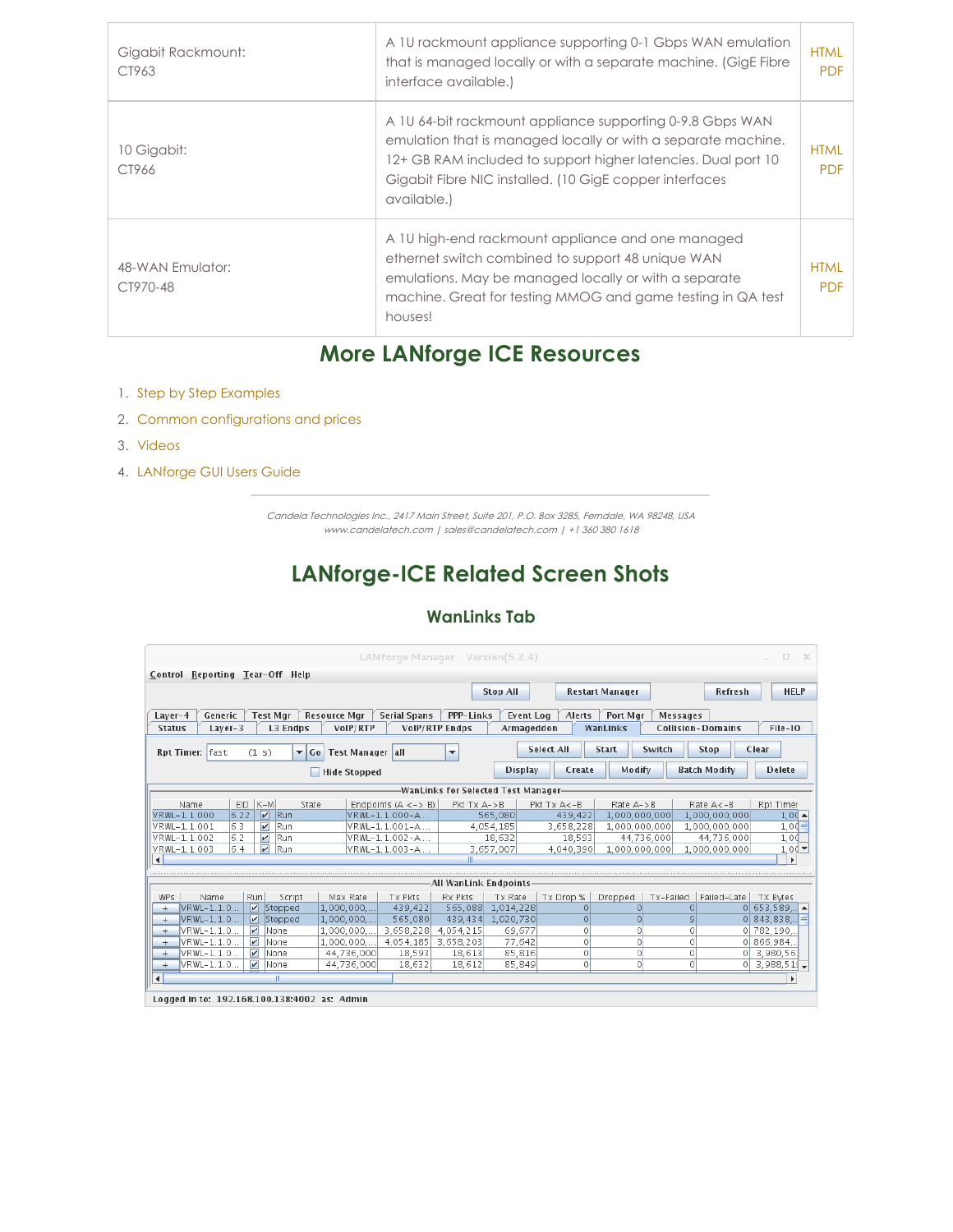Candela Technologies Inc., 2417 Main Street, Suite 201, P.O. Box 3285, Ferndale, WA 98248, USA www.candelatech.com | sales@candelatech.com | +1 360 380 1618

#### **WanLink Display**



Candela Technologies Inc., 2417 Main Street, Suite 201, P.O. Box 3285, Ferndale, WA 98248, USA www.candelatech.com | sales@candelatech.com | +1 360 380 1618

**Create/Modify WanLink Window**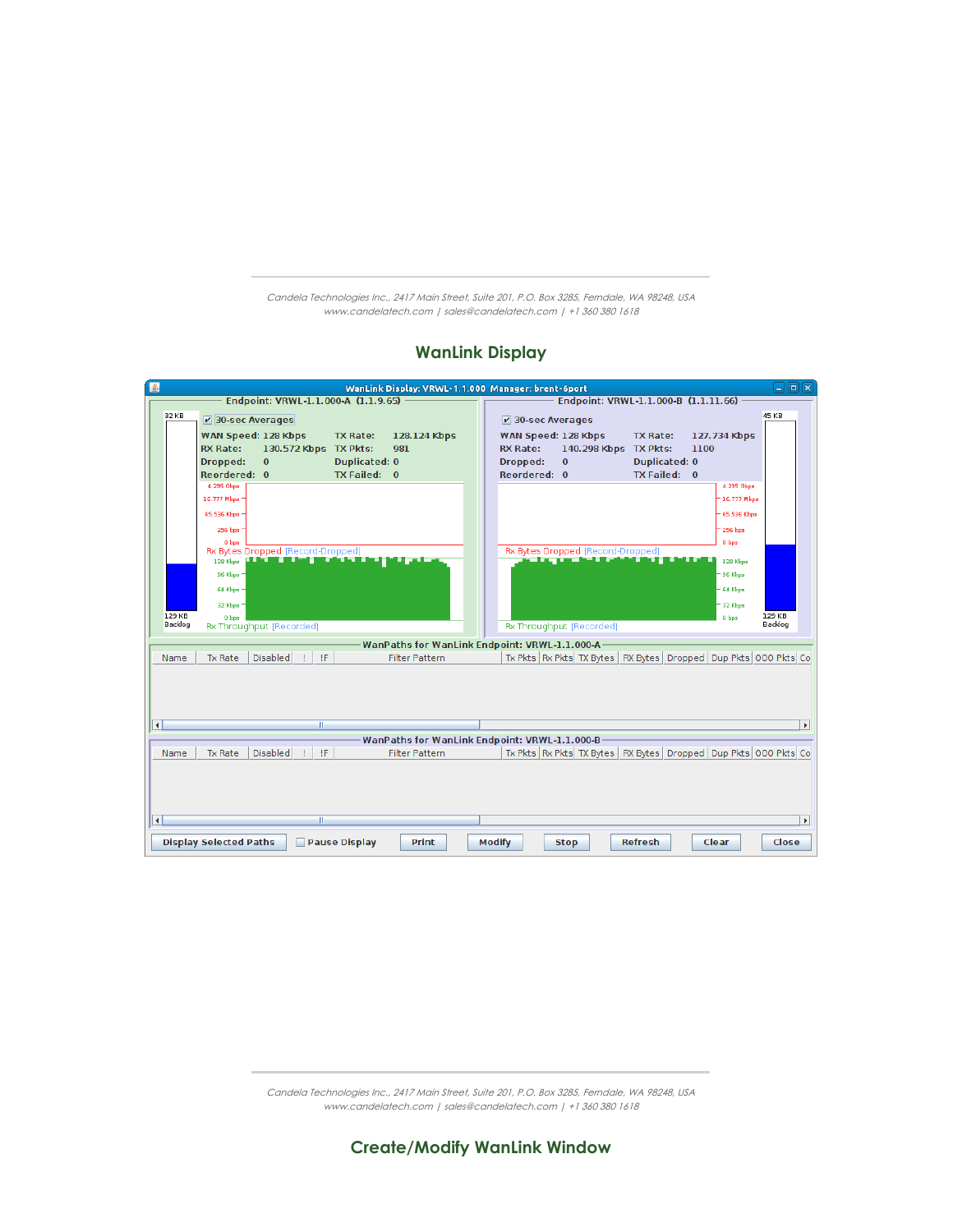|                               |                                                    | VRWL-1.1.009 - Create/Modify WanLink                                         |                                            |                                                            | 1 <b>1</b> X                                                                |
|-------------------------------|----------------------------------------------------|------------------------------------------------------------------------------|--------------------------------------------|------------------------------------------------------------|-----------------------------------------------------------------------------|
| AII                           |                                                    |                                                                              |                                            | OK<br>Apply                                                | Display WanLink & WanPaths<br>Cancel                                        |
| Name:<br>Presets:             | WanLink Information<br>VRWL-1.1.009<br>CUSTOM      |                                                                              | ٠                                          | WanLink Information<br>$\Box$ Pass-Through<br>Coupled-Mode | HW Pass-Through<br>Kernel-Mode                                              |
|                               |                                                    |                                                                              | <b>Resource:</b>                           | $1$ (lec2010-ath9k-1)                                      | ۳                                                                           |
| Port:                         | <b>Endpoint A</b><br>25 (rddVR14b)                 | <b>Endpoint B</b><br>27 (rddVR15b)<br>$\overline{\phantom{a}}$               | <b>Rpt Timer:</b><br>٠                     | fast<br>(1 s)                                              | ٠                                                                           |
| <b>Transfer Rate:</b>         | $(1.544$ Mbps $)$<br>Γ1.                           | $\vert$ <sup>1</sup><br>$(1.544$ Mbps $)\rightarrow$<br>$\blacktriangledown$ |                                            | <b>Endpoint A</b>                                          | <b>Endpoint B</b>                                                           |
| Delay:                        | zero (0 us)                                        | zero (0 us)<br>$\overline{\phantom{a}}$                                      | ▼<br>Reorder-Freq:                         | zero (0%)                                                  | zero (0%)<br>$\blacktriangledown$<br>▼                                      |
| Drop-Freq:                    | zero (0%)                                          | zero (0%)<br>$\blacktriangledown$                                            | ▼<br>Dup-Freq:                             | zero (0%)                                                  | zero (0%)<br>$\overline{\mathbf{v}}$<br>▼                                   |
| litter:                       | zero (0 us)                                        | zero (0 us)<br>$\overline{\phantom{a}}$                                      | $\blacktriangledown$<br><b>Drop Burst:</b> | $min$ 1<br> 1<br>max                                       | $max$ <sup>1</sup><br> 1<br>min                                             |
| Jitter-Freq:                  | zero (0%)                                          | zero (0%)<br>$\blacktriangledown$                                            | $\blacktriangledown$<br>Reorder Amt:       | $min$ 1<br>$max$ 20                                        | $min$ 1<br>$max$ 20                                                         |
|                               |                                                    |                                                                              |                                            | Script                                                     | Script                                                                      |
|                               |                                                    |                                                                              |                                            |                                                            |                                                                             |
|                               | <b>Endpoint A WAN Paths</b>                        |                                                                              |                                            | <b>Endpoint B WAN Paths</b>                                |                                                                             |
| Name                          | Create-WP<br>Modify-WP<br>Tx Rate<br>Disabled<br>П | Delete-WP<br>Filter Pattern                                                  | Create-WP<br>Delay<br>Name                 | Modify-WP<br>Tx Rate<br>Disabled                           | Delete-WP<br>Filter Pattern<br>Delay                                        |
|                               |                                                    |                                                                              | ٠                                          |                                                            |                                                                             |
|                               | WanLink Information                                |                                                                              |                                            | WanLink Information                                        |                                                                             |
| CPU-ID:                       |                                                    |                                                                              | <b>Test Manager:</b>                       | default tm                                                 | ۰                                                                           |
|                               | <b>Endpoint A</b><br><b>ICEcap Replay</b>          | <b>Endpoint B</b><br><b>ICEcap Replay</b>                                    |                                            | <b>Endpoint A</b><br>Dump Packets                          | <b>Endpoint B</b><br>Dump Packets                                           |
| Replay File:                  |                                                    |                                                                              | Dump File:                                 |                                                            |                                                                             |
|                               | Dir<br><b>☑</b> Loop Replay                        | Dir<br>$V$ Loop Replay                                                       |                                            | Force Packet Gap<br>Drop-Xth<br>Reorder-Xth                | Force Packet Gap<br>Drop-Xth<br>Reorder-Xth                                 |
|                               | ☑ Replay Latency<br><b>Ø</b> Replay Loss           | $V$ Replay Latency<br>$V$ Replay Loss                                        | QDisc                                      | FIFO                                                       | <b>FIFO</b>                                                                 |
|                               | <b>☑</b> Replay Dup<br>☑ Replay Bandwidth          | $\nu$ Replay Dup<br>$\nu$ Replay Bandwidth                                   | Max Lateness:                              | AUT0<br>▼                                                  | AUT <sub>0</sub><br>▼                                                       |
|                               |                                                    |                                                                              | Backlog Buffer:                            | AUT0<br>$\overline{\phantom{a}}$                           | AUT <sub>0</sub><br>▼                                                       |
|                               |                                                    |                                                                              |                                            |                                                            |                                                                             |
| <b>Corruption: 1</b><br>Rate: | <b>Endpoint A</b><br>0                             | <b>Endpoint B</b><br>Corruption: 4<br>lo.<br>O.<br>Rate:                     |                                            | <b>Endpoint A</b>                                          | <b>Endpoint B</b><br>lo.                                                    |
| Corruption:                   | <b>Random Write</b>                                | <b>Random Write</b><br>$\overline{\phantom{a}}$                              | $\overline{\phantom{a}}$<br>Corruption:    | <b>Random Write</b>                                        | <b>Random Write</b><br>$\overline{\phantom{a}}$<br>$\overline{\phantom{a}}$ |
| Byte-to-Write:                |                                                    |                                                                              | Byte-to-Write:                             |                                                            |                                                                             |
| <b>Range Offset</b>           | $max$ 0<br>$min$ 0                                 | $min$ 0<br>$max$ 0                                                           | <b>Range Offset</b>                        | $min$ 0<br>$max$ 0                                         | $max$ 0<br>$min$ 0                                                          |
|                               |                                                    |                                                                              |                                            |                                                            |                                                                             |

Candela Technologies Inc., 2417 Main Street, Suite 201, P.O. Box 3285, Ferndale, WA 98248, USA www.candelatech.com | sales@candelatech.com | +1 360 380 1618

# **LANforge on Microsoft Windows**

LANforge supports Microsoft Windows operating systems, but Linux is still the preferred platform for advanced features and higher stability, performance, and precision.

Some features currently **NOT** supported on Windows:

- 1. Virtual interfaces (802.1Q, MAC-VLANs)
- 2. Virtual routers and routed mode for LANforge ICE WAN emulator.
- 3. Configuration of interfaces (adapters) through LANforge. You can configure the interfaces through the normal Windows tools instead.
- 4. For detailed information on specific features, please contact Candela [Technologies](http://www.candelatech.com) or your sales